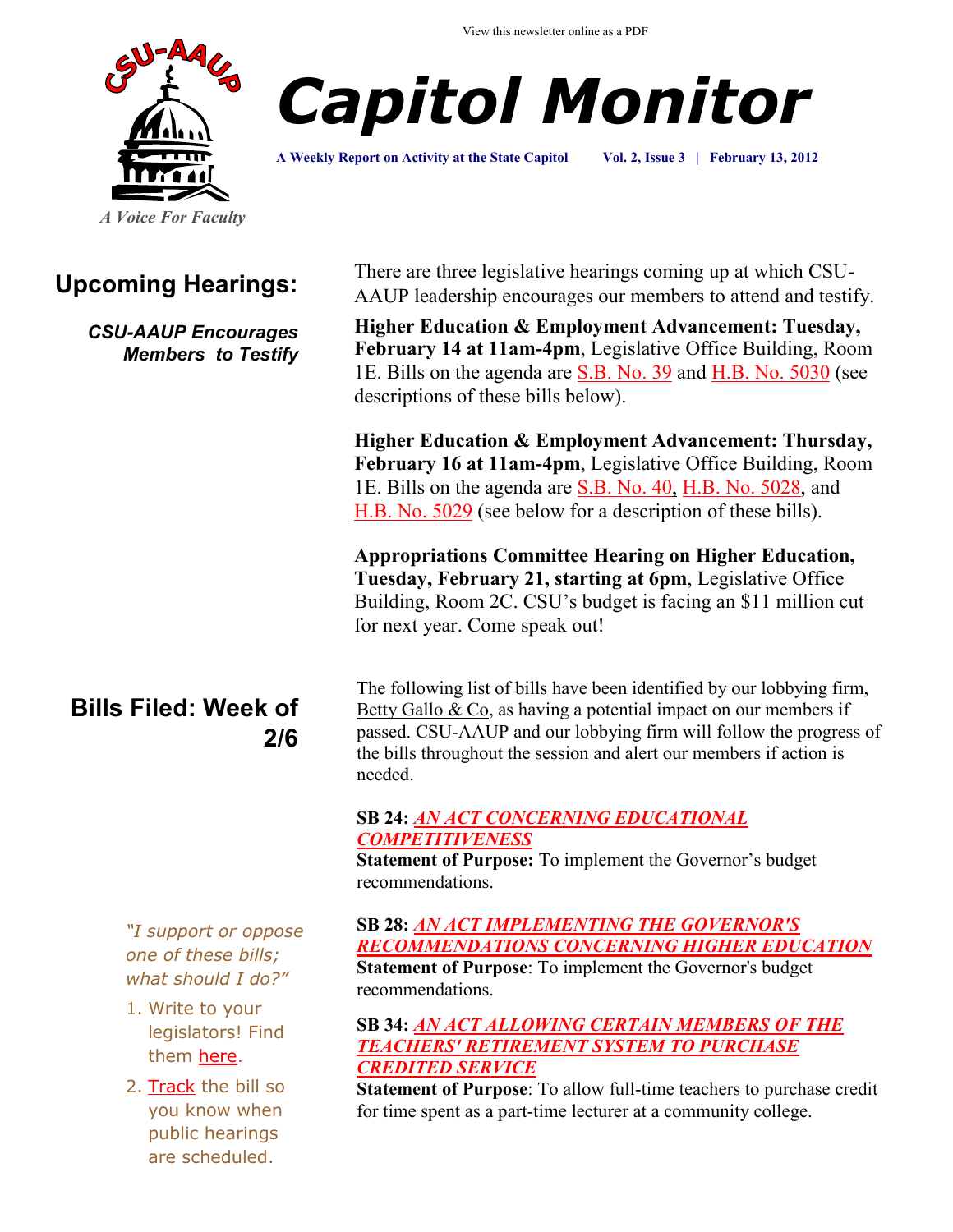#### **SB 40:** *[AN ACT CONCERNING OPEN ACCESS TO COLLEGE LEVEL](http://www.cga.ct.gov/asp/cgabillstatus/cgabillstatus.asp?selBillType=Bill&bill_num=40&which_year=2012&SUBMIT1.x=0&SUBMIT1.y=0)  [COURSES](http://www.cga.ct.gov/asp/cgabillstatus/cgabillstatus.asp?selBillType=Bill&bill_num=40&which_year=2012&SUBMIT1.x=0&SUBMIT1.y=0)* **Statement of Purpose**: **To allow all students open access to entry level courses in Bills Filed: Week of 2/6**

**a college level program and prohibit public institutions of higher education from forcing any student to enroll in a remedial course.**

**SB 41:** *[AN ACT CONCERNING WORKFORCE DEVELOPMENT](http://www.cga.ct.gov/asp/cgabillstatus/cgabillstatus.asp?selBillType=Bill&bill_num=41&which_year=2012&SUBMIT1.x=0&SUBMIT1.y=0)*

**Statement of Purpose**: To study issues concerning workforce development.

#### **SB 42:** *[AN ACT CONCERNING THE SELECTION PROCESS FOR MEMBERS](http://www.cga.ct.gov/asp/cgabillstatus/cgabillstatus.asp?selBillType=Bill&bill_num=42&which_year=2012&SUBMIT1.x=0&SUBMIT1.y=0)  [OF THE FACULTY ADVISORY COMMITTEE TO THE BOARD OF REGENTS](http://www.cga.ct.gov/asp/cgabillstatus/cgabillstatus.asp?selBillType=Bill&bill_num=42&which_year=2012&SUBMIT1.x=0&SUBMIT1.y=0)  [FOR HIGHER EDUCATION](http://www.cga.ct.gov/asp/cgabillstatus/cgabillstatus.asp?selBillType=Bill&bill_num=42&which_year=2012&SUBMIT1.x=0&SUBMIT1.y=0)*

**Statement of Purpose:** To ensure that the selection process for members of the faculty advisory committee to the Board of Regents for Higher Education is a uniform process.

**SB 43:** *[AN ACT CONCERNING HIGHER EDUCATION](http://www.cga.ct.gov/asp/cgabillstatus/cgabillstatus.asp?selBillType=Bill&bill_num=43&which_year=2012&SUBMIT1.x=0&SUBMIT1.y=0)*

**Statement of Purpose:** To require a study of issues concerning higher education.

#### **HB 5028:** *[AN ACT CONCERNING THE ALIGNMENT OF COMMON CORE](http://www.cga.ct.gov/asp/cgabillstatus/cgabillstatus.asp?selBillType=Bill&bill_num=5028&which_year=2012&SUBMIT1.x=0&SUBMIT1.y=0)  [STATE STANDARDS WITH COLLEGE CURRICULUM](http://www.cga.ct.gov/asp/cgabillstatus/cgabillstatus.asp?selBillType=Bill&bill_num=5028&which_year=2012&SUBMIT1.x=0&SUBMIT1.y=0)*

**Statement of Purpose:** To ensure that students graduating from Connecticut public high schools are prepared to enroll in and successfully complete college level programs at Connecticut's public institutions of higher education and reduce the need for remediation at the college level.

#### **HB 5029:** *[AN ACT CONCERNING COLLEGE READINESS ASSESSMENTS](http://www.cga.ct.gov/asp/cgabillstatus/cgabillstatus.asp?selBillType=Bill&bill_num=5029&which_year=2012&SUBMIT1.x=0&SUBMIT1.y=0)*

**Statement of Purpose:** To require college readiness assessments in high school and require any necessary remediation in advance of high school graduation.

**HB 5030:** *[AN ACT CONCERNING THE DEVELOPMENT OF A GENERAL](http://www.cga.ct.gov/asp/cgabillstatus/cgabillstatus.asp?selBillType=Bill&bill_num=5030&which_year=2012&SUBMIT1.x=0&SUBMIT1.y=0)  [EDUCATION CORE OF COURSES TO ALLOW FOR THE SEAMLESS](http://www.cga.ct.gov/asp/cgabillstatus/cgabillstatus.asp?selBillType=Bill&bill_num=5030&which_year=2012&SUBMIT1.x=0&SUBMIT1.y=0)  [TRANSFER FROM THE REGIONAL COMMUNITY-TECHNICAL COLLEGE](http://www.cga.ct.gov/asp/cgabillstatus/cgabillstatus.asp?selBillType=Bill&bill_num=5030&which_year=2012&SUBMIT1.x=0&SUBMIT1.y=0)  [SYSTEM TO THE CONNECTICUT STATE UNIVERSITY SYSTEM AND THE](http://www.cga.ct.gov/asp/cgabillstatus/cgabillstatus.asp?selBillType=Bill&bill_num=5030&which_year=2012&SUBMIT1.x=0&SUBMIT1.y=0)  [UNIVERSITY OF CONNECTICUT](http://www.cga.ct.gov/asp/cgabillstatus/cgabillstatus.asp?selBillType=Bill&bill_num=5030&which_year=2012&SUBMIT1.x=0&SUBMIT1.y=0)*

**Statement of Purpose: To require the development of a general education core of courses to allow for the seamless transfer from the regional community-technical college system to the Connecticut State University System and The University of Connecticut.**

#### **HB 5031:** *[AN ACT CONCERNING SEXUAL VIOLENCE ON COLLEGE](http://www.cga.ct.gov/asp/cgabillstatus/cgabillstatus.asp?selBillType=Bill&bill_num=5031&which_year=2012&SUBMIT1.x=0&SUBMIT1.y=0)  [CAMPUSES](http://www.cga.ct.gov/asp/cgabillstatus/cgabillstatus.asp?selBillType=Bill&bill_num=5031&which_year=2012&SUBMIT1.x=0&SUBMIT1.y=0)*

**Statement of Purpose:** To update the federal sexual assault policy requirements set forth in the Jeanne Clery Act, Section 1920f of Title 20 of the United States Code.

#### **HB 5032:** *[AN ACT CONCERNING TECHNICAL REVISIONS TO THE](http://www.cga.ct.gov/asp/cgabillstatus/cgabillstatus.asp?selBillType=Bill&bill_num=5032&which_year=2012&SUBMIT1.x=0&SUBMIT1.y=0)  [HIGHER EDUCATION STATUTES](http://www.cga.ct.gov/asp/cgabillstatus/cgabillstatus.asp?selBillType=Bill&bill_num=5032&which_year=2012&SUBMIT1.x=0&SUBMIT1.y=0)*

**Statement of Purpose:** To make technical changes to the higher education statutes.